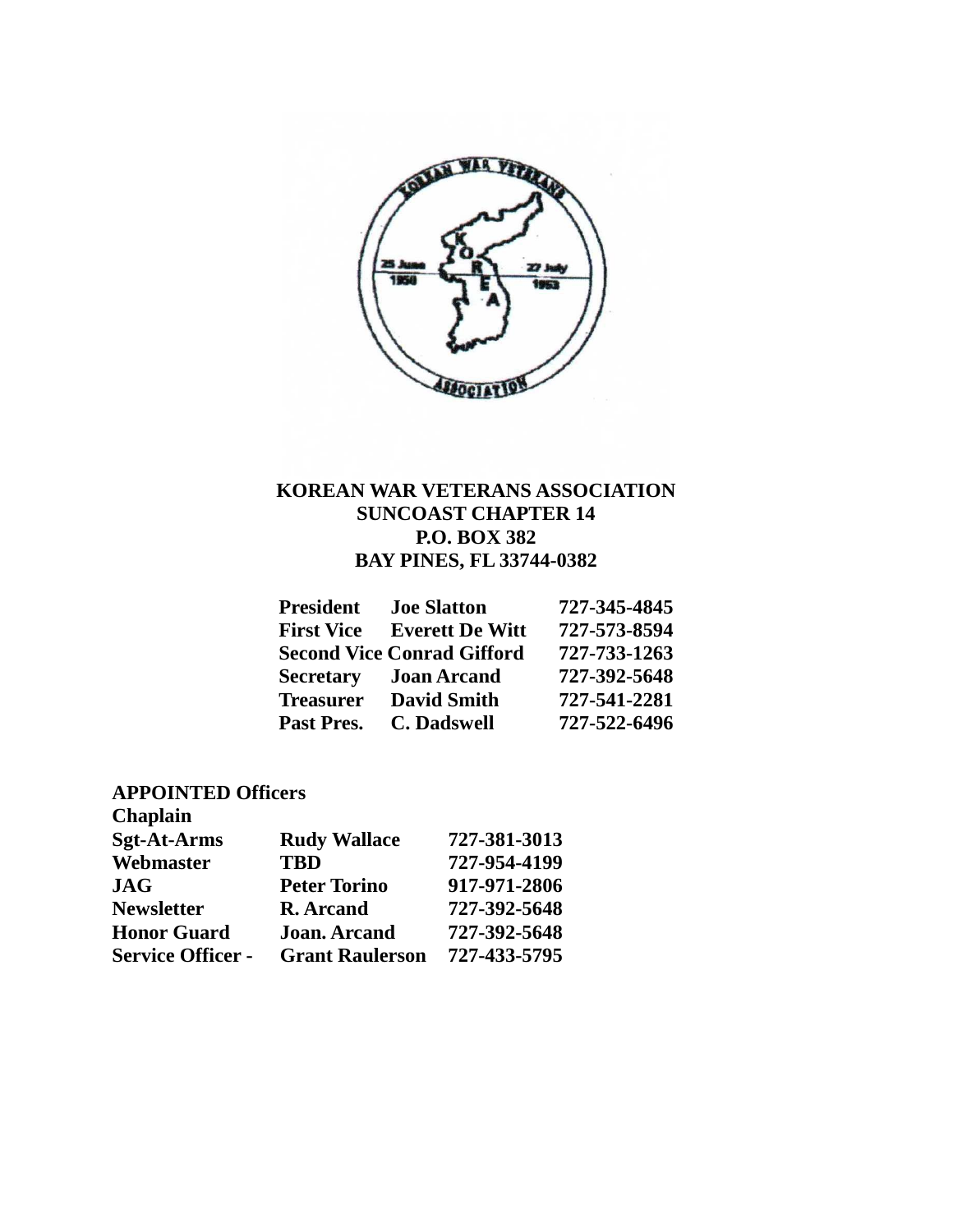

## **MARCH 2013**

**Joe Slatton EXECUTIVE BOARD Everett De Witt Conrad Gifford Joan Arcand David Smith Clarence Dadswell Joe Sheehan Peter Torino RichardArcand**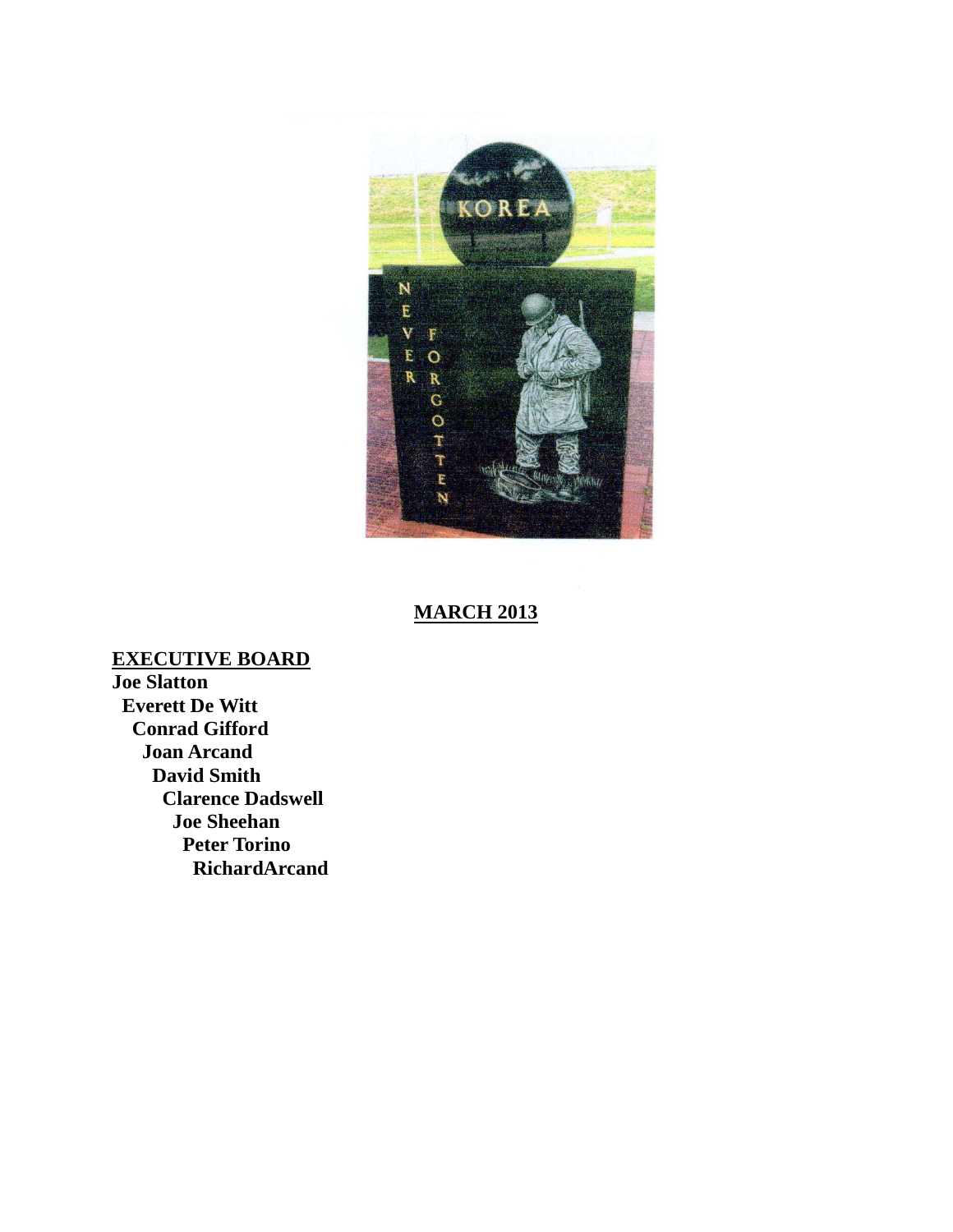### **LETTER FROM THE PRESIDENT**

**Here we are in March already – Time marches on!~ A heartfelt thanks to all of you that came to ouur February meeting. We had a very good time. More good times are on the way.**

Our next meeting is March 21 and we have a guest speaker, a Pinellas Park policeman who will be giving us some good advice. Try your best to make ythe meeting. Bring your mate and, if you know a Korean Vet, bring them along. More surprises at every meeting.

Joan, David and I were at the Wine Cellar lining up our Annual Dinner. You'll hear more about that is this newsletter and at the meeting.

Also, we will give you a report on the "Pinellas in the Park" annual fair that we participate in.

Let me know of anything that you would be interested in having us participate in or something new to do– Remember, we are in this together – Its a family Chapter.

Also, remember to smile! It takes 17 muscles to smile and 43 to frown-so, conserve energy- smile!!

See you at the meeting!

*Joe Slatton, President*

## **THE NEXT REGULAR MEETING IS SCHEDULED FOR THURSDAY March 21 at 7:00 p.m.**

## **REMINDER!!!! DUES FOR 2013 ARE DUE . PLEASE REMEMBER SOME BOOSTER MONEY AS WELL**

**DINNER DANCE**- Teens have proms, colleges have 'Spring break' and we're having a quiet dinner and maybe a dance or two. Be sure to

read the enclosed registration form for your dinner choice. Send your check to Dave Smith. Be there, or miss out on a nice evening out.!!

| <b>BOOSTERS 2013</b>           |                       |                                   |                          |
|--------------------------------|-----------------------|-----------------------------------|--------------------------|
| <b>Richard/Joan Arcand</b>     | <b>Bill Ball</b>      | <b>John Bishop</b>                | <b>Ross Bishop</b>       |
| <b>Charles Bishop</b>          | <b>Dennis Bolger</b>  | George & Ann Carter               |                          |
| <b>Tom Coleman</b>             | <b>James Crossley</b> | <b>Henry Danilowski James Day</b> |                          |
| <b>James Dengel Ray Dennis</b> | <b>Al Distefano</b>   | <b>Everett DeWitt</b>             | <b>Joseph Drost</b>      |
| <b>Conrad Gifford</b>          | <b>John Gluck</b>     | <b>Leonard Godmaire Carl Hall</b> |                          |
| <b>Gardner Harshman</b>        | <b>Gretchen Hill</b>  | <b>Earl Jacob</b>                 | <b>Clarence Jennings</b> |
| <b>Frank Kavanah</b>           | <b>James Kronauge</b> | <b>Joe LaPalm</b>                 | <b>John Leahy</b>        |
| <b>Paul Lisun</b>              | <b>Bob Melcher</b>    | <b>Robert Mueller</b>             | <b>Patrick McDonald</b>  |
| <b>Connie &amp; Frank Oddo</b> | <b>Richard Pecha</b>  | <b>Edward Pinkham</b>             | <b>Leon Provost</b>      |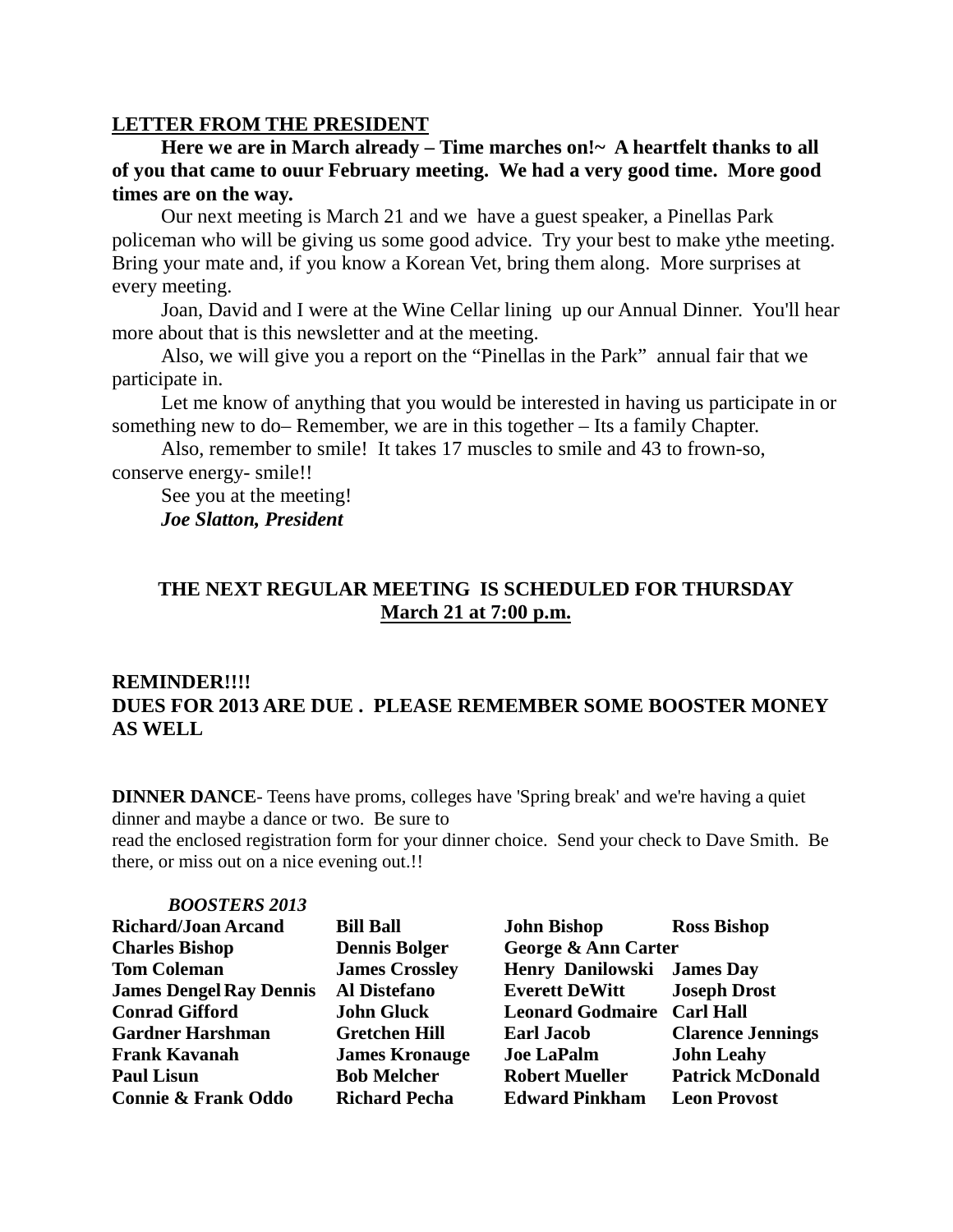| <b>BOOSTERS 2013 -Con't</b>    |                                 |                                                                         |                         |
|--------------------------------|---------------------------------|-------------------------------------------------------------------------|-------------------------|
| <b>Grant Raulerson</b>         | <b>Richard Roderick</b>         | <b>Tom Rowley</b>                                                       | <b>Denis Ruley</b>      |
| <b>Bob St. Clair</b>           | <b>Charles Scott</b>            | <b>Joe/Jean Sheehan</b>                                                 | <b>Gerald Silvester</b> |
| <b>Joe Slatton</b>             | <b>Dave Smith</b>               | <b>Florian Sobotka</b>                                                  | <b>Leon Splawn</b>      |
| <b>Tom Sunseri</b>             | <b>Ted Sutherland</b>           | <b>Allen Ulmer</b>                                                      | <b>Bob Tabor</b>        |
| <b>Peter Torino</b>            | John Van Der Linden Joseph Yero |                                                                         |                         |
| <b>HAPPY BIRTHDAY TO MARCH</b> |                                 | If you think your name should be here<br>and it is not-Call Dave Smith. |                         |
| RARIFA                         |                                 |                                                                         |                         |

CHAPTER 95 members , including: P.O.W. 4 Nursing Home 2 Gold Star Wife 1 Honorary 5

**BABIES** 

Bill Ball, 10 L. Godmaire, 24

Carl Hall, 16 G. Harshman, 9

L. Provost, 19 P. Schamber, 5

P. Torino, 19 J. Van Der Linden,

J. Leahy, 4 R. Mueller, 20

R. Nichols, 27 V. Nolte, 1

14 J. Yero, 18

## **REPORTS FROM THE FEBRUARY MEETING**

| Finance                              |            |                |              |
|--------------------------------------|------------|----------------|--------------|
| Dave Smith, Treasurer                |            |                |              |
| Cash on Hand Checking Acct \$3739.04 |            | Savings        | \$2610.91    |
| CDs                                  | \$12319.20 |                | <b>TOTAL</b> |
| \$18669.15                           |            |                |              |
| <b>Less Reserve Funds</b>            | 2500.00    | <b>BALANCE</b> | \$16169.15   |
|                                      |            |                |              |

## Honor Guard

 Joan Arcand, named Honor Guard Captain by the President. February Activity: Four Funerals (4) 62 Vol. Hours Exp. \$179.16 Inc. \$550.00

### Quartermaster

We are still arranging for a regular Quartermaster. In the meantime, contact Joe Slatton or Joan Arcand. Some items will available at the March Meeting